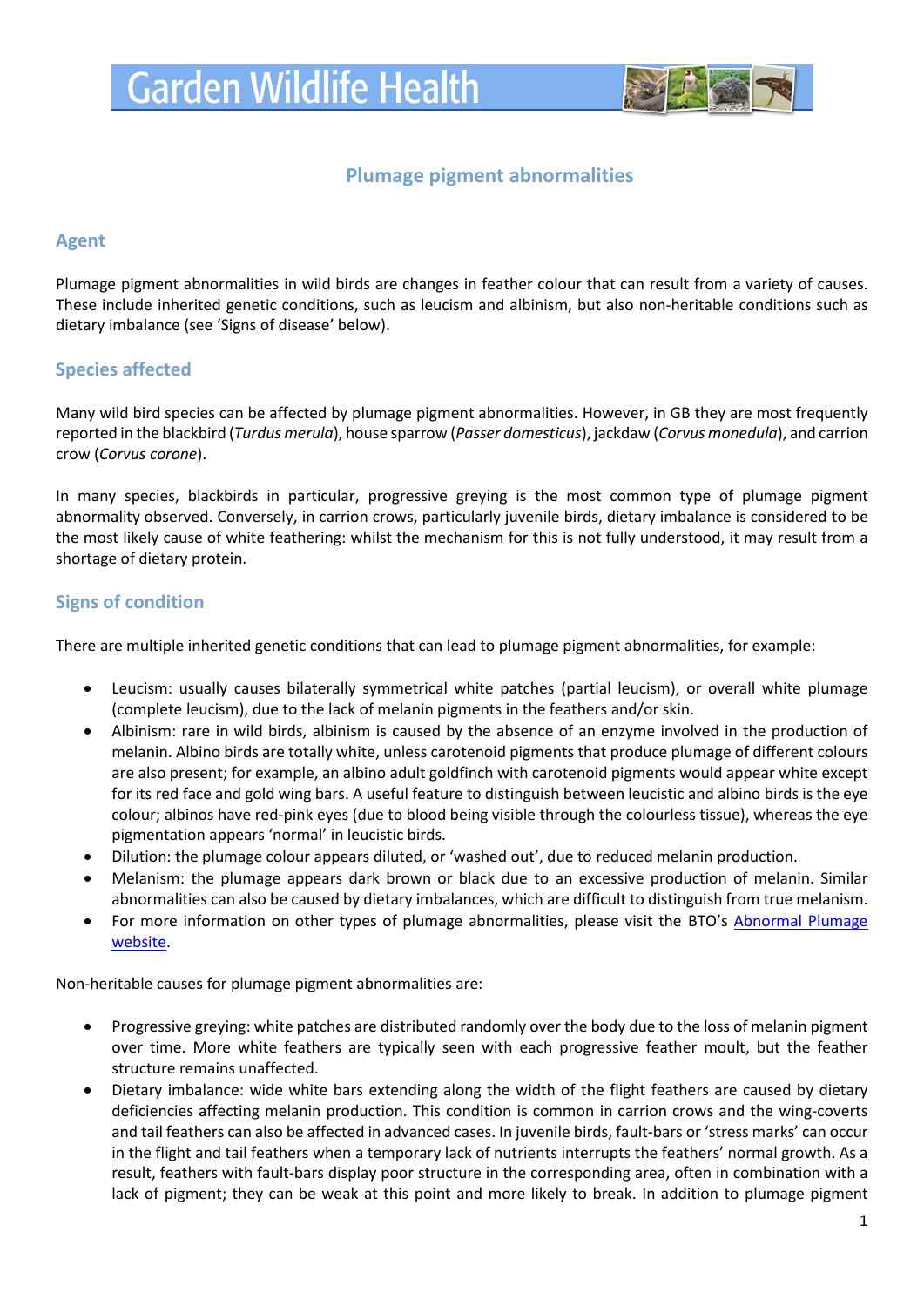abnormalities, a dietary imbalance over an extended period can also impair the bird's growth and impact its overall health, resulting in poor body condition and a predisposition to concurrent disease, for example with parasitic infestations.

Most birds with plumage pigment abnormalities do not show altered behaviour, or signs of ill health. However, research suggests that abnormal plumage can increase the risk of predation (as a result of reduced camouflage) and affect the bird's ability to find a mate (as a result of having a different plumage compared to other individuals of the same species). Furthermore, the reduction in plumage pigment in birds affected by leucism, dilution, or albinism, may weaken their feathers, negatively impacting insulation and flight efficiency.



Blackbird (*Turdus merula*) affected by progressive greying (photo credit Ian York).



Jackdaw (*Corvus monedula*) affected by progressive greying (photo credit Richard Winston).



Carrion crow (*Corvus corone*) with signs of dietary imbalance (photo credit Austin Brady).

### **Transmission**

Genetic conditions leading to plumage pigment abnormalities are congenital (present from birth) and heritable, therefore can be passed from adult to offspring. Non-heritable causes of plumage pigment abnormalities, such as dietary imbalance and progressive greying, are non-transmissible.

### **Distribution and origin**

Sightings of multiple species of wild bird with plumage pigment abnormalities have been reported from across GB.

**Risk to human health**

No known risks to human health.

**Risk to domestic animal health**

No known risks to domestic animal health.

#### **Diagnosis**